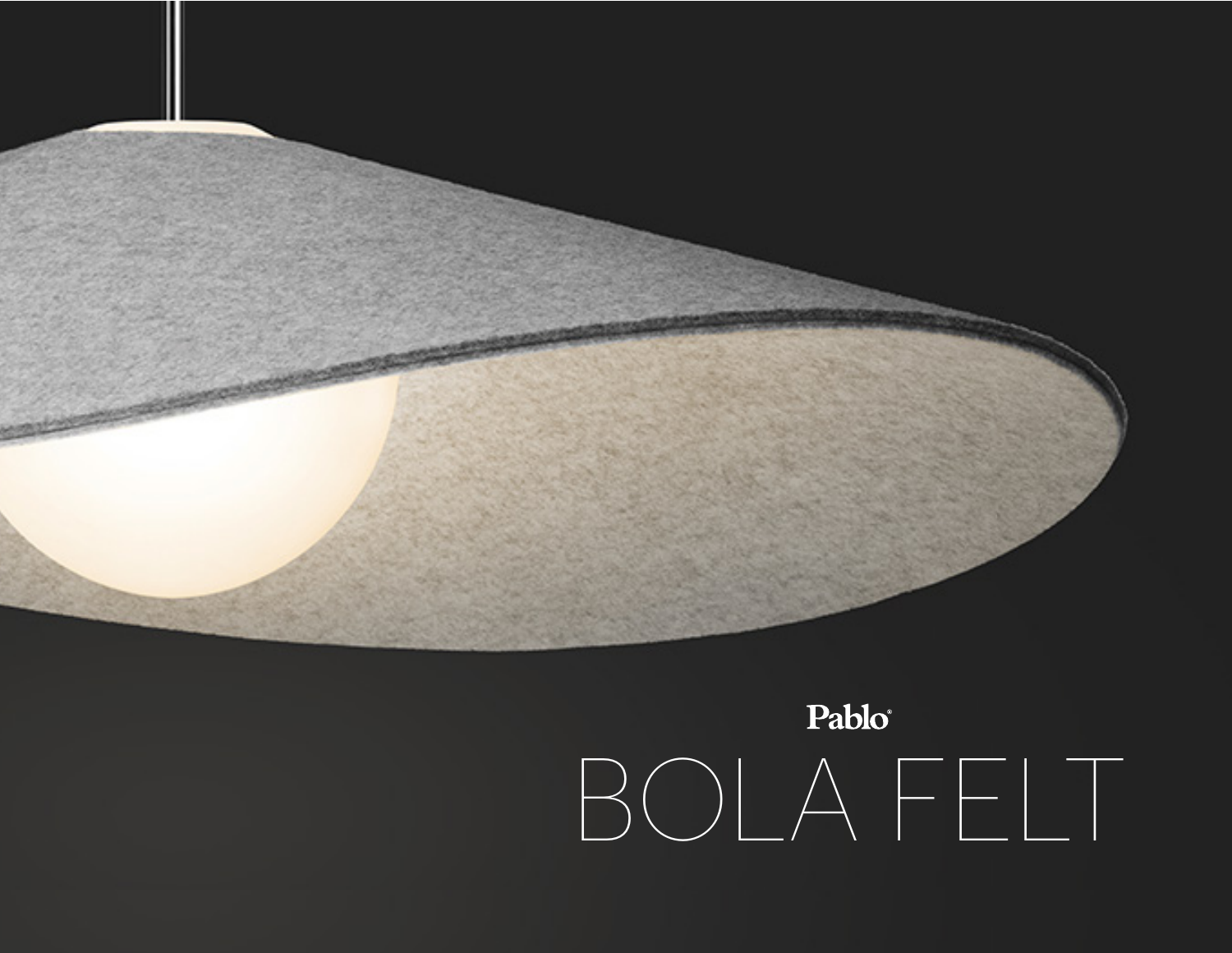# BOLA FELT

#### **DESCRIPTION**

Bola Felt's charmingly expressive felted shade hat features a soft and pliable conical structure with 2 colored layers of undulating wool inside and out. Available in 2 distinct sizes: 24" (61 cm) and 32" (81 cm), its shade rests elegantly over its opaline glass globe diffusor allowing the user to tilt the shade to multiple angles to focus light while taking on various relaxed personalities in the process. Bola Felt casts unparalled illumination boasting up to 1550 lumens of warm and dimmable LED light that runs cool to the touch. Bola can be suspended individually, or in spectacular groupings to become the centerpieces of any space. Bola's thick felt shade also offers excellent acoustical properties making them perfectly suited for use over dining applications as well as social gathering areas where sound control is beneficial. Ideal for residential, lounge and hospitality spaces alike.

#### DESIGNER

Pablo Pardo + Pablo Studio 2018

### MATERIALS

- Wool Felt Shade
- Opal Glass Globe
- Fabric Cord
- Aluminum Stem
- Steel Canopy

### FEATURES

- Adjustable Shade
- Acoustic Dampening
- Fully dimmable

#### **SPECIFICATIONS**

- Voltage: 120V, 240V, or 277V 50/60Hz
- Power Consumption: 15W (24"), 20W (32")
- Color Temperature: 2700K
- Luminosity: 1160 Lumens (24"), 1550 Lumens (32")
- Luminaire efficacy: 57 Lumens/Watt
- Color Rendition Index: 95 CRI
- 50K hour lifespan

Pablo®

• Cable Length: 10' (3m) (Field cuttable)